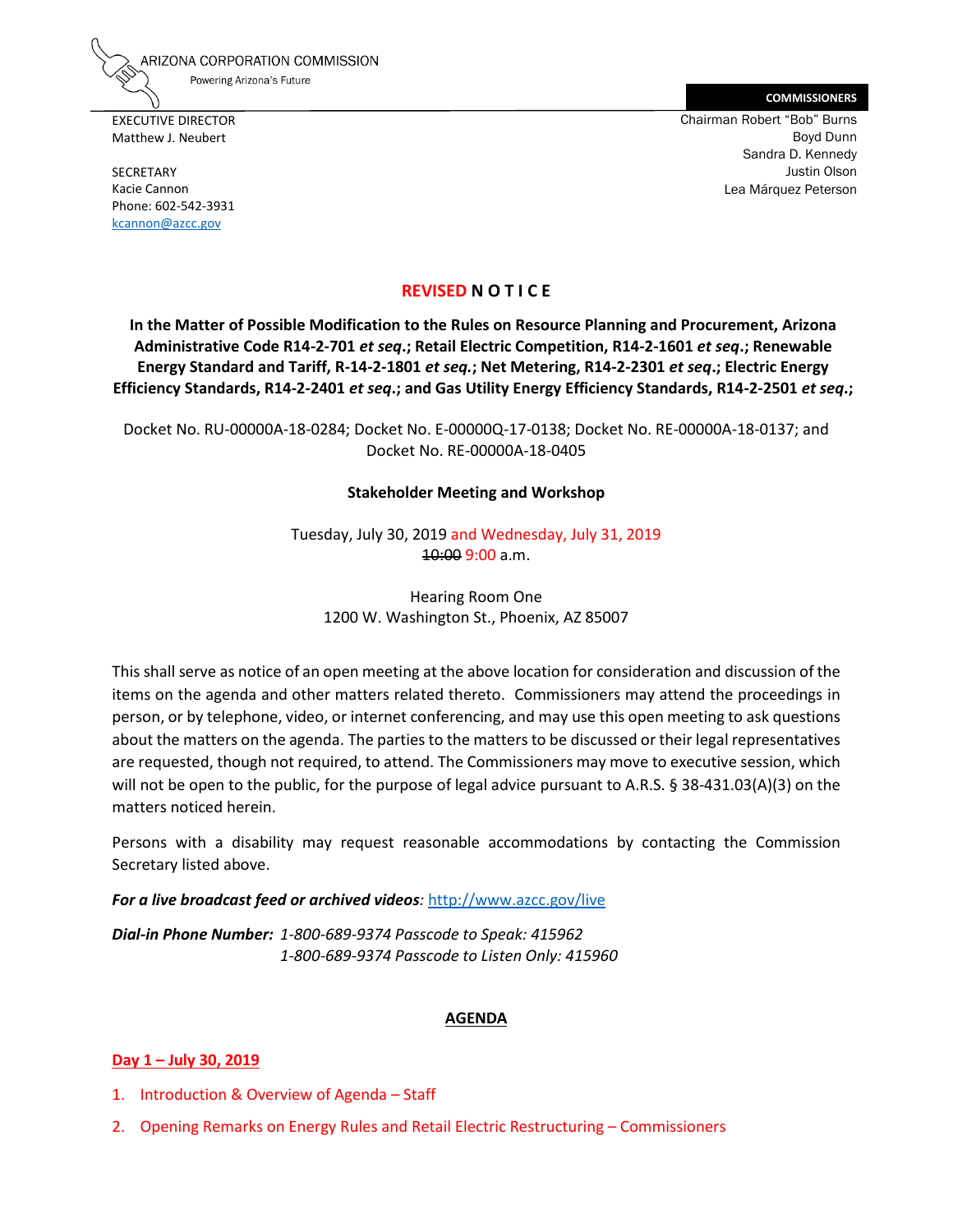Powering Arizona's Future

#### **3. Retail Electric Restructuring Rules Draft:**

- a. Staff's Proposed Rules Presentation Staff
- b. Stakeholder Presentations:
	- i. Community Choice Aggregation
	- ii. Calpine Energy Solutions, LLC.
	- iii. Arizona Energy Policy Group
	- iv. National Energy Marketers Association
	- v. AARP
	- vi. Tucson Electric Power Company / UNS Electric Inc.
	- vii. Arizona Public Service Company
	- *viii. Additional Presentation(s)*

\*Participants are encouraged to ask questions of presenters following the conclusion of each presentation.

4. Closing Remarks and Next Steps – Staff

# \*If the Day 1 Agenda has not completed by close of business, please be prepared to continue the Day **1 agenda on Day 2 starting at 9:00 a.m.**

#### **Day 2 – July 31, 2019**

- 1. Introduction & Overview of Agenda Staff
- 2. Opening Remarks Commissioners
- 3. **Energy Rules Draft:**
	- a. Staff Second Revised Proposed Rules Presentation Staff
	- b. Stakeholder Presentations:
		- i. ASU Lightworks
		- ii. Tucson Electric Power Company
		- iii. Arizona Public Service Company
		- iv. *Additional Presentation(s)*

\*Participants are encouraged to ask questions of presenters following the conclusion of each presentation.

- a. Discussion on the current Renewable Energy Standard and Tariff Rules; A.A.C R14-2-1801 *et seq*., and Staff's proposed Renewable Energy Goal included in Staff's Proposed R14-2-2705.
- b. Discussion on the current Resource Planning and Procurement Rules; A.A.C. R14-2-701 *et seq*., and Staff's proposed modifications included in Staff's Proposed R14-2-2706 and 2707.